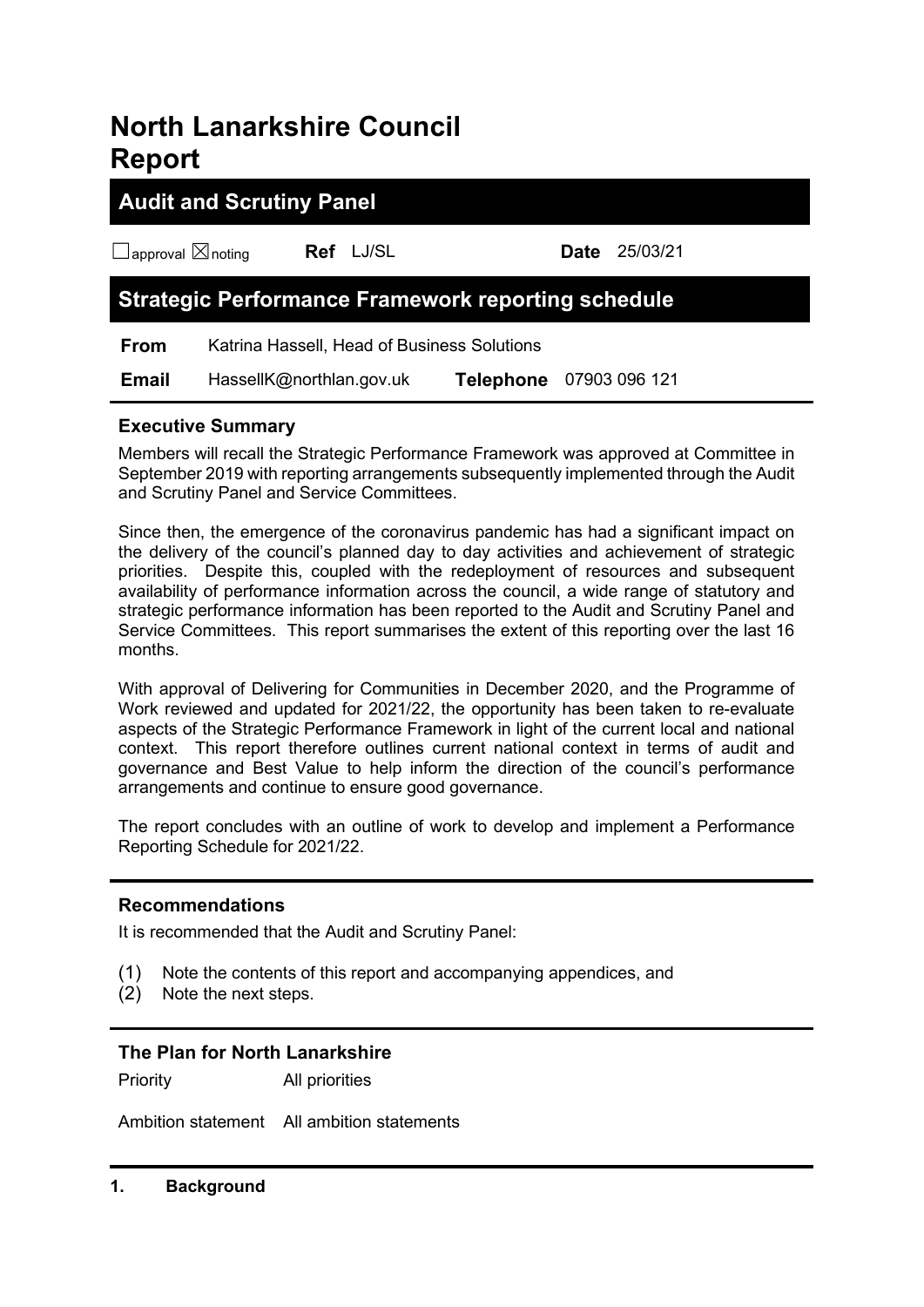- 1.1 Members will recall the Strategic Performance Framework was approved at Committee in September 2019. This ensures a consistent framework that is designed to produce evidence which allows for day to day activities, and progress towards achieving the shared ambition articulated in The Plan for North Lanarkshire, to be regularly monitored, reported, assessed, and scrutinised.
- 1.2 The framework operates at three levels:

#### **1. The North Lanarkshire context**

This comprises a suite of Health Check indicators that collectively provide the North Lanarkshire context. These indicators are designed to provide a high-level impact assessment of the work of the council and partners on North Lanarkshire's economy, its people, and communities

The suite comprises a small number of wider landscape measures which focus (where possible) on outcomes rather than outputs, are sourced externally to provide external verification, and are available nationally to enable a comparison of performance and progress.

#### **2. Improving outcomes**

This comprises a suite of indicators and information to enable an assessment of

progress towards delivering on the priorities and ambitions outlined in The Plan for North Lanarkshire and achieving improved outcomes for all.

#### **3. Day to day operations**

This comprises a suite of indicators that allow the quality, efficiency, and effectiveness of day to day operations to be assessed. This includes the targets and standards set internally as well as appropriate national outcome and benchmarking comparators.



- 1.3 The latest results from the Level 1 indicators were presented to the Policy and Strategy Committee on 18th March 2021 within the report for the *Programme of Work for 2021/22*. These results were presented in conjunction with the achievements from the 2020 Programme of Work.
- 1.4 With work to update the Level 1 indicators on a six-monthly review and refresh programme, this has enabled progress over time to be monitored from the baseline set in March 2019. It allows a high-level assessment of the impact of the Programme of Work on North Lanarkshire's economy, its people, and communities. It has also enabled ongoing monitoring of the effect of the coronavirus pandemic on the North Lanarkshire landscape.
- 1.5 A tailored suite of performance indicators from Levels 2 and 3 in the Strategic Performance Framework have also provided the Corporate Management Team (CMT) with strategic oversight of the impact of the pandemic, both in terms of delivering the council's planned day to day activities and achieving the strategic priorities. Following approval of this approach in June 2020, this suite of performance indicators has been reported regularly to CMT and was considered by the Audit and Scrutiny Panel in September 2020.
- 1.6 When agreeing the interim approach in June 2020, CMT recognised the impact of the pandemic on the availability of resources and information across services and the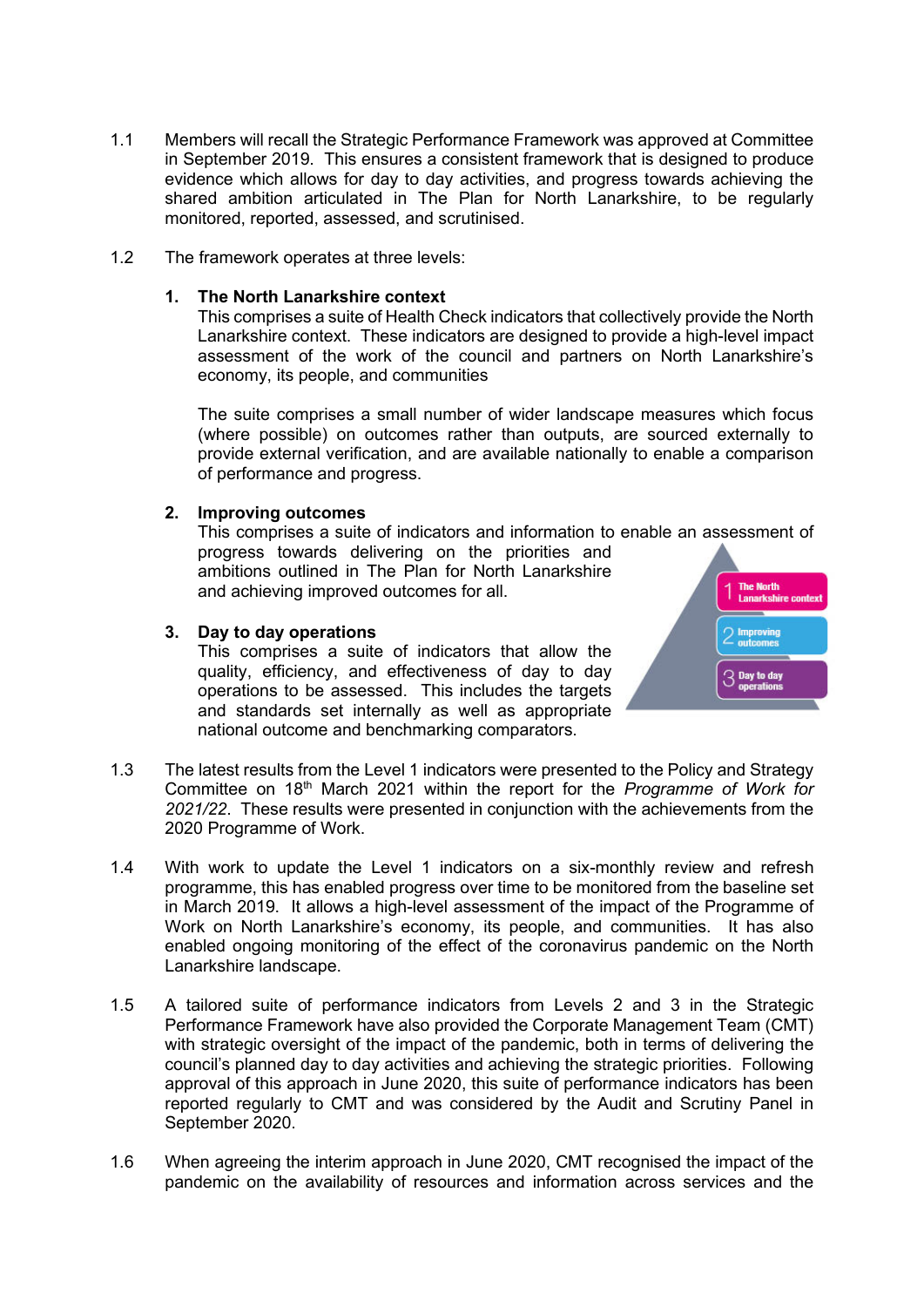corresponding ability of services to be able to provide performance results to be reported.

- 1.7 It also noted that all measures in the Strategic Performance Framework related to services that were either suspended, operating at a reduced level, or which had changed ways of working in order to continue delivery.
- 1.8 Notwithstanding the subsequent implementation of council and service Recovery Plans, whereby the Strategic Performance Framework was assessed as being in Level 3 (meaning the timescale for full recovery is the end of March 2021), work has continued throughout 2020/21 to ensure a level of strategic oversight and scrutiny has been maintained and the Accounts Commission's *statutory direction* can still be fulfilled.
- 1.9 As the council has moved through the recovery and renewal phase, and new service operating models are developed, the suite of Strategic Performance Framework indicators has been kept under review and amended accordingly. With the Programme of Work now updated for 2021/22, the refresh of the Strategic Performance Framework is nearing completion.
- 1.10 Work to refresh the Strategic Performance Framework has also included a review of the associated reporting arrangements and this report updates Members on work to develop and implement a *Performance Reporting Schedule for 2021/22*.

#### **2. Strategic Performance Framework**

#### **National audit and governance and Best Value context**

- 2.1 Members will recall that The Plan for North Lanarkshire and Programme of Work are supported by four strategic frameworks (Performance, Policy, Governance, and Self-Evaluation) designed to enable a regular structured approach to assessing progress, measuring success, and identifying (where necessary) areas requiring improvement. The corporate Project Management Model accompanies these frameworks with its role in ensuring a consistent approach to managing projects and programmes of work.
- 2.2 As separate but overarching elements within the Programme of Work for 2021/22, these frameworks are kept on a regular programme of review and update to ensure they remain up to date and aligned to national audit and governance priorities. Recent developments in this respect include the Revised Statutory Guidance for Best Value published in 2020 (available online at: [https://www.gov.scot/publications/best-value](https://www.gov.scot/publications/best-value-revised-statutory-guidance-2020/)[revised-statutory-guidance-2020/\)](https://www.gov.scot/publications/best-value-revised-statutory-guidance-2020/), and early sight of the Accounts Commission's proposed priorities and work programme for 2021 and beyond.
- 2.3 The original 2004 Best Value guidance was structured around ten Best Value characteristics. The revised guidance reconfigures these characteristics into seven themes (noted below) that better reflect the significantly changed policy and public service delivery landscape within which local authorities now operate.
	- **1.** Vision and leadership.
	- **2.** Governance and accountability.
	- **3.** Effective use of resources.
	- **4.** Partnerships and collaborative working.
	- **5.** Working with communities.
	- **6.** Sustainability.
	- **7.** Fairness and equality.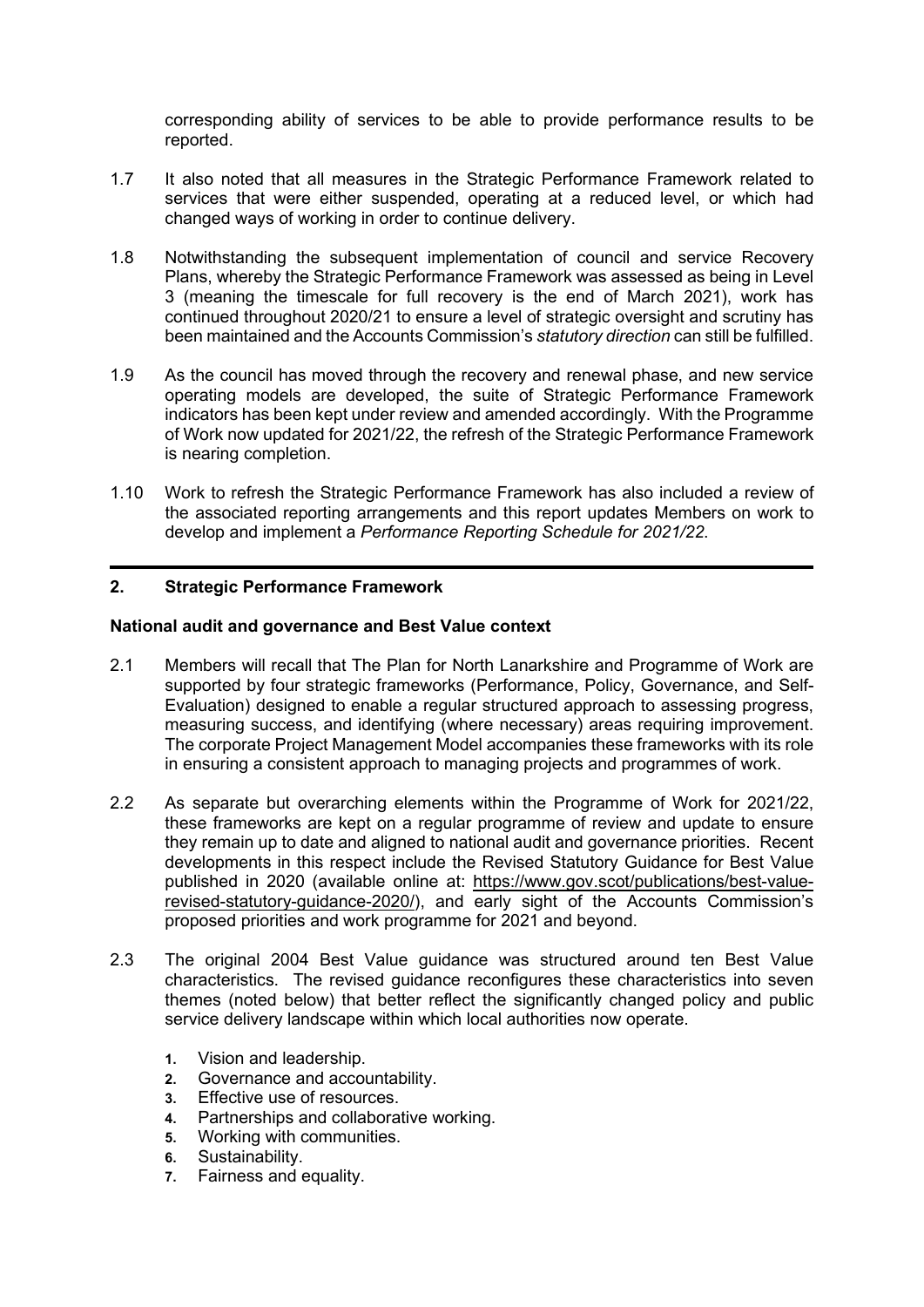The revised guidance states that local authorities must be able to demonstrate a focus on continuous improvement in performance around each of these themes.

- 2.4 Moving forward, each council's external auditors will seek to integrate Best Value within their annual audit process. The North Lanarkshire Council Best Value Assurance Report (BVAR) published in May 2019 will be used as the baseline for assessing progress in achieving Best Value.
- 2.5 In recognition of the challenges being experienced by local authorities, the Accounts Commission adopted a set of principles in May 2020 (noted below) to help guide their work and ensure they fulfil their local government watchdog responsibilities:
	- The Commission recognises the significant pressures under which local government finds itself as a result of the coronavirus pandemic.
	- The Commission is of the firm view that the principles of sound financial management, good governance, public accountability, and transparency remain vital, although how these are delivered and achieved are likely to be different.

These principles are reiterated in the Accounts Commission's proposed priorities and programme of work for 2021 and beyond.

- 2.6 As part of the national consultation for their programme of work for 2021 and beyond, the Accounts Commission have issued early guidance to audit and risk committees on how to safeguard good governance and effective scrutiny during the pandemic. This recognises that the pace and scale of change is unprecedented, and that changes in governance arrangements are likely to have taken place. It states that this may mean there has been less opportunity for scrutiny and due diligence as public bodies respond rapidly to the challenges arising from the pandemic.
- 2.7 Nonetheless, the Accounts Commission's *statutory direction* places a requirement on councils to report a range of information in terms of (1) improving local services and outcomes and (2) demonstrating Best Value (see Appendix 1). Two key points of note are that the Accounts Commission expect to see (a) a balance in reporting areas of improvement that have been achieved and not achieved, and (b) as much timeousness and currency as is practical. The emphasis on point (b) means the Accounts Commission expects to see performance reporting all year round, and not only through the traditional means of an annual report once a year.

#### **Performance reporting schedule**

- 2.8 Members will recall a reporting schedule was included in the approved Strategic Performance Framework which outlined the reporting frequency and audience for the performance indicators within each of the three Levels of the framework. This also highlighted a range of service performance reporting which takes place each year to meet both business and statutory requirements.
- 2.9 Being mindful that response to the pandemic has remained the council's number one priority, services have continued (where possible) to prepare and present performance information to meet business and statutory requirements. The extent of statutory and strategic performance reporting to the Audit and Scrutiny Panel and Service Committees, from cycle 4 in 2019 to cycle 1 in 2021, is reflected in Appendix 2.
- 2.10 Reports in Appendix 2 have been included due to their statutory or strategic performance reporting obligations or because they contain performance information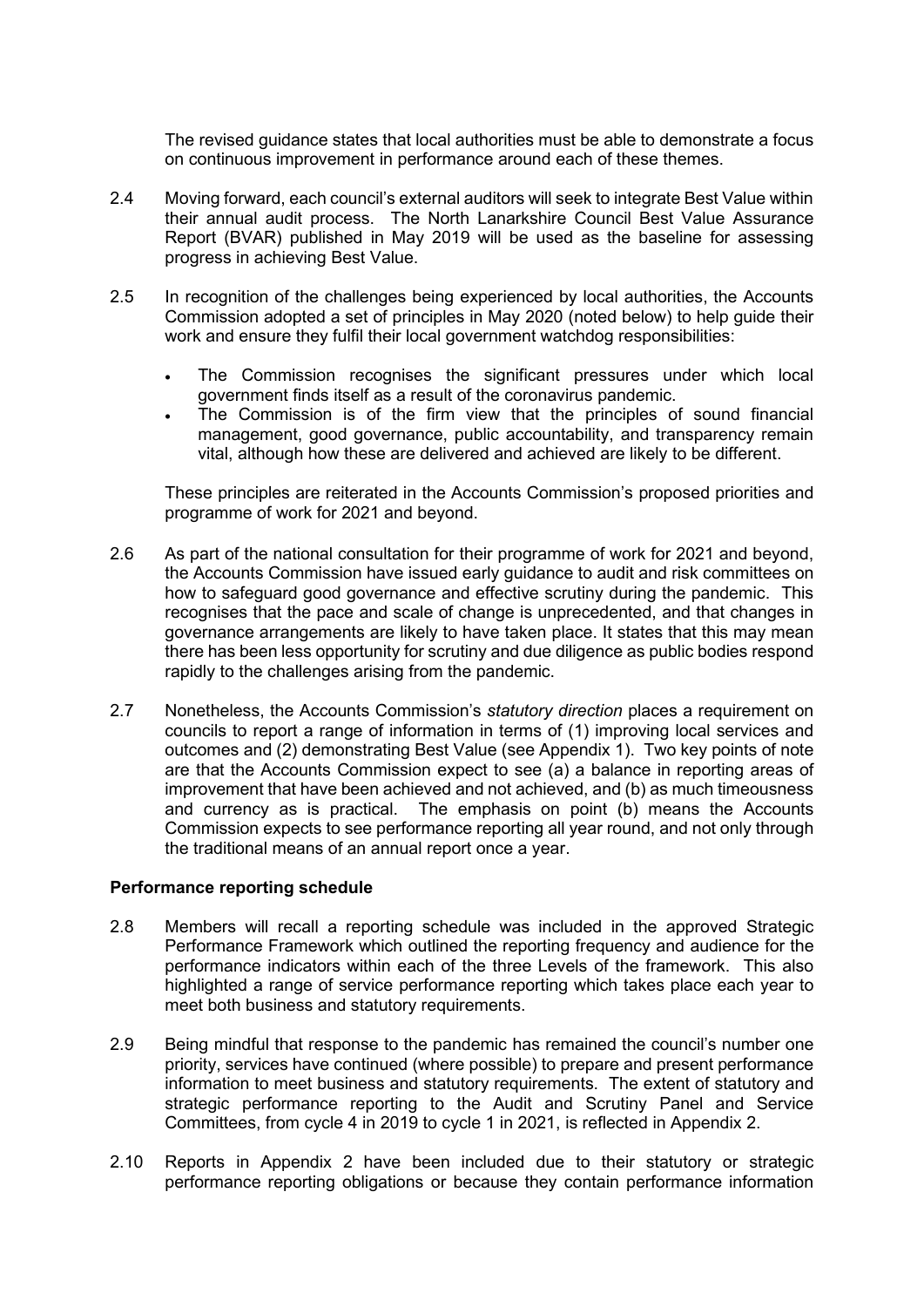aligned to one or more of the measures within the Strategic Performance Framework.

#### **Next steps**

- 2.11 A draft P*erformance Reporting Schedule for 2021/22* has been developed and, following CMT approval, work is underway to finalise this by the end of March 2021. Performance reporting arrangements are also being further developed in line with the guiding principles (i.e. aligned, consistent, transparent, in context, and balanced) in the approved Strategic Performance Framework, in order to ensure the right information to the right audience at the right time.
- 2.12 Work to refresh the Strategic Performance Framework also includes a review of future performance indicator targets and thresholds in line with the three-year budget timetable. Members will recall the approved Strategic Performance Framework included targets up to 2021/22. Once this exercise is completed, updated targets will be presented to the Audit and Scrutiny Panel for Members' further review and scrutiny.
- 2.13 The Strategic Policy Framework and Strategic Governance Framework are on the Programme of Work for 2021/22 in terms of a review and refresh programme. At this time the associated alignment of performance measures from the Strategic Performance Framework will be considered in order to assess the effectiveness of the policies, strategies, and plans in the Strategic Policy Framework and the elements and mechanisms within the Strategic Governance Framework. Updates on the Strategic Policy and Governance Frameworks are scheduled to be presented to the Audit and Scrutiny Panel, and Members will be given the opportunity to review and scrutinise the corresponding performance indicators at that time.

#### **3. Equality and Diversity**

#### 3.1 **Fairer Scotland Duty**

There is no requirement to carry out a Fairer Scotland Duty assessment based on the recommendations in this report.

#### 3.2 **Equality Impact Assessment**

There is no requirement to carry out an equality impact assessment based on the recommendations in this report.

#### **4. Implications**

#### 4.1 **Financial impact**

There is no financial impact arising from the recommendations in this report; financial impacts from performance levels achieved require to be considered by services.

#### 4.2 **HR/Policy/Legislative impact**

The Local Government in Scotland Act 2003 introduced the duty of Best Value; this requires that councils "*make arrangements to secure continuous improvement in performance*". This duty remains unchanged, the Accounts Commission do however recognise the challenges and have adopted a set of principles to guide their work (see paragraph 2.5).

#### 4.3 **Environmental impact**

There is no environmental impact arising from the recommendations in this report; environmental impacts associated with performance levels achieved require to be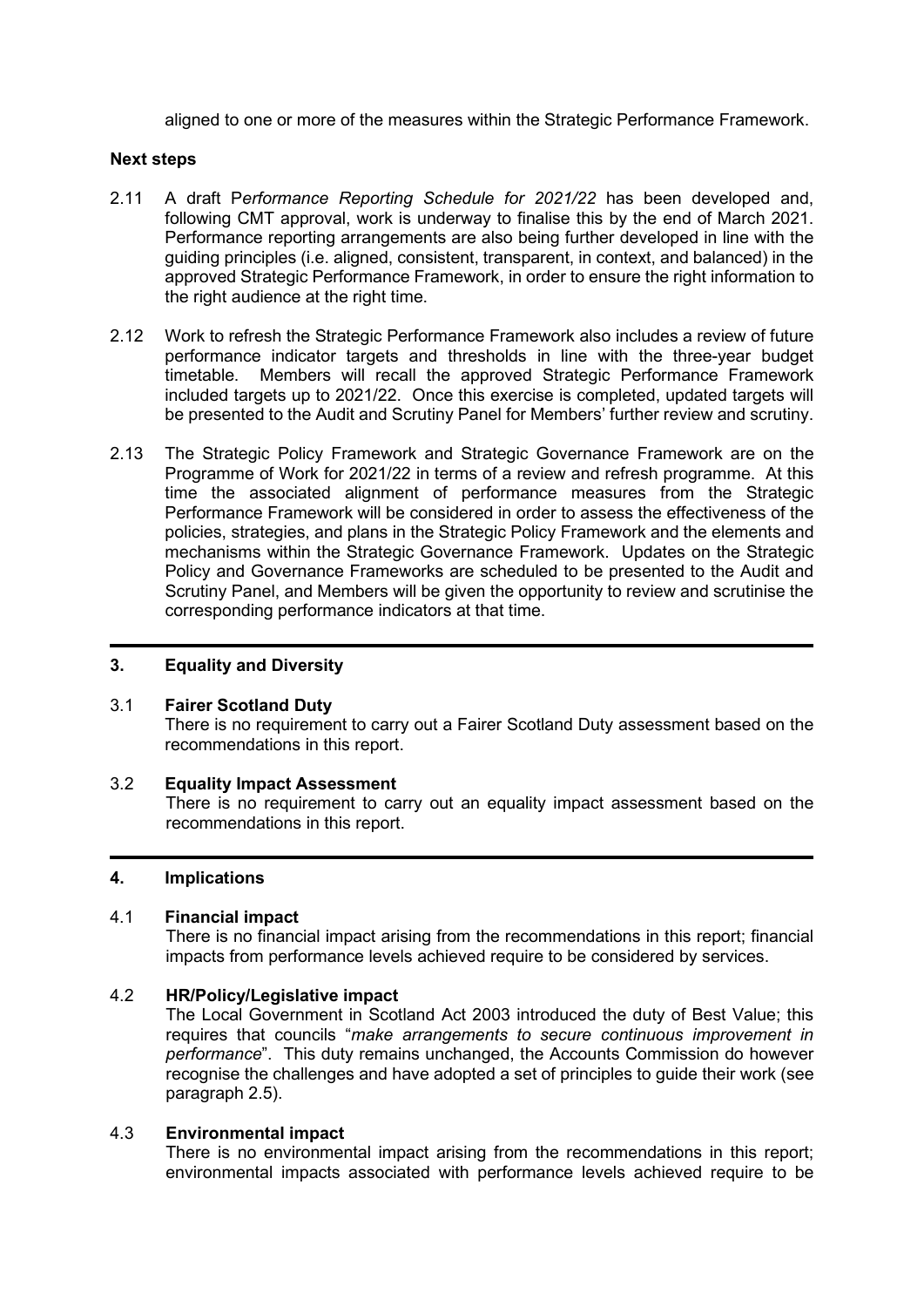considered by services.

#### 4.4 **Risk impact**

Implementation of the four supporting frameworks (Performance, Policy, Governance, and Self-Evaluation) are key controls which contribute to the mitigation of the risk on the Corporate Risk Register for Governance, Leadership, and Decision Making.

#### **5. Measures of success**

- 5.1 Regular scrutiny of the performance information presented to ensure good governance principles are met and enable the council to pursue its ambition effectively, while underpinning this with controls and the management of risk.
- 5.2 Regular strategic oversight and scrutiny of the council's performance to ensure good governance principles are met and resources are directed in accordance with agreed policy and according to priorities, while ensuring sound decision making and clear accountability for the use of resources in achieving improved outcomes for service users and the local community.

#### **6. Supporting documents**

6.1 **Appendix 1** - Accounts Commission statutory direction: 2019/20 to 2021/22.

**Appendix 2** - Summary of performance reports - from cycle 4 in 2019 to cycle 1 in 2020

Kotina M Anisch

**Katrina Hassell Head of Business Solutions**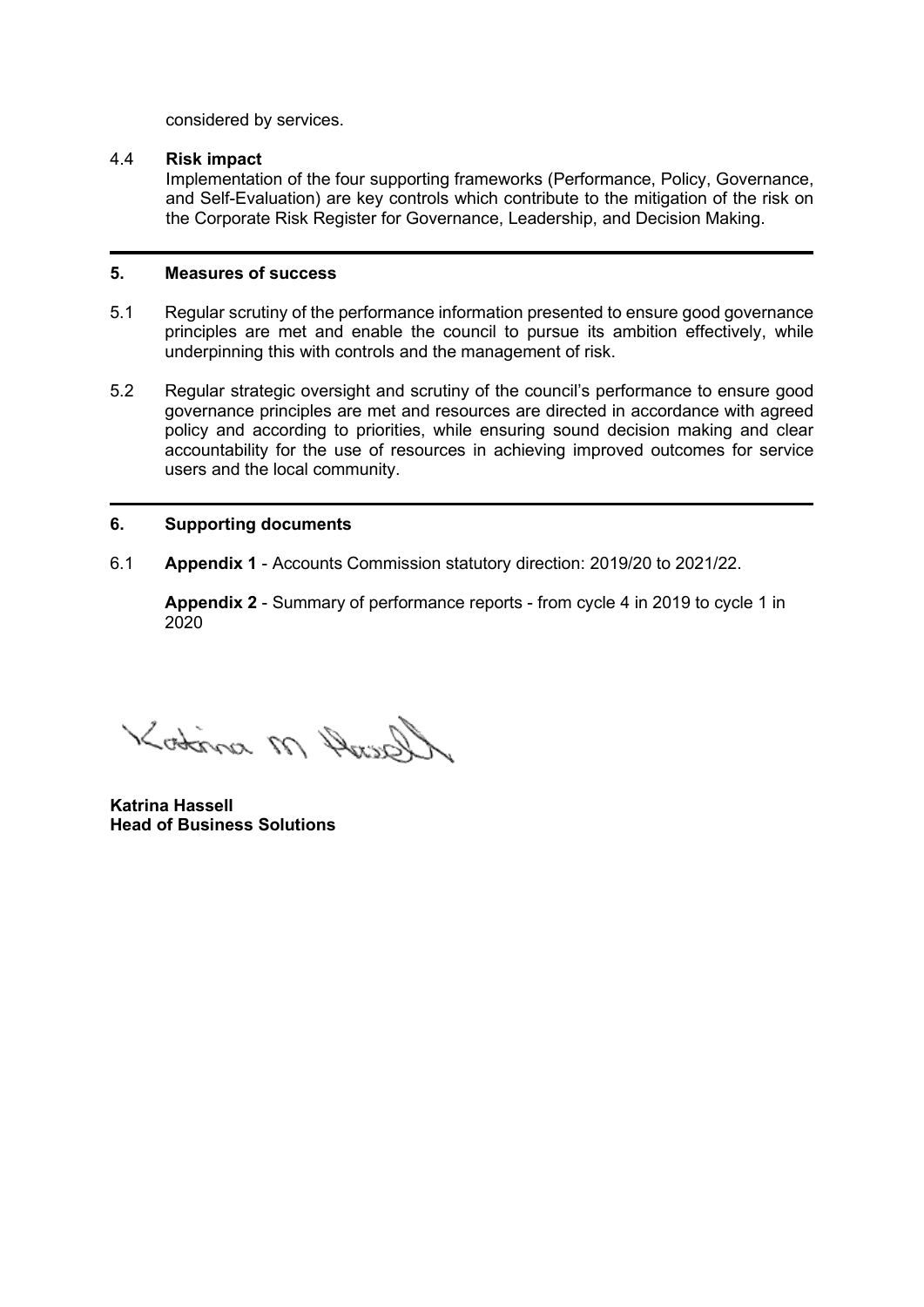#### **Accounts Commission statutory direction: 2019/20 to 2021/22**

#### **Schedule**

Each council will report a range of information in the following areas:

#### Statutory Performance Indicator 1: Improving local services and local outcomes

- Performance in improving local public services, provided by both (i) the council itself and  $\bullet$ (ii) by the council in conjunction with its partners and communities.
- Progress against the desired outcomes agreed with its partners and communities.

The Commission requires the council to report such information to allow comparison (i) over time and (ii) with other similar bodies. The Commission requires the council to report on information drawn from the Local Government Benchmarking Framework in particular and from other benchmarking activities.

#### Statutory Performance Indicator 2: Demonstrating Best Value

- The council's assessment of how it is performing against its duty of Best Value, and how ٠ it plans to improve against this assessment.
- Audit assessments of its performance against its Best Value duty, and how it has responded to these assessments.
- In particular, how it (in conjunction with its partners as appropriate) has engaged with and  $\bullet$ responded to its diverse communities.

In satisfying the requirements set out in this schedule, the Commission expects the council to take cognisance of current statutory guidance on Best Value requirements in relation to public performance reporting, and in particular to ensure:

- Balance in reporting areas of improvement that have been achieved and not  $\bullet$ achieved
- As much timeousness and currency as is practical.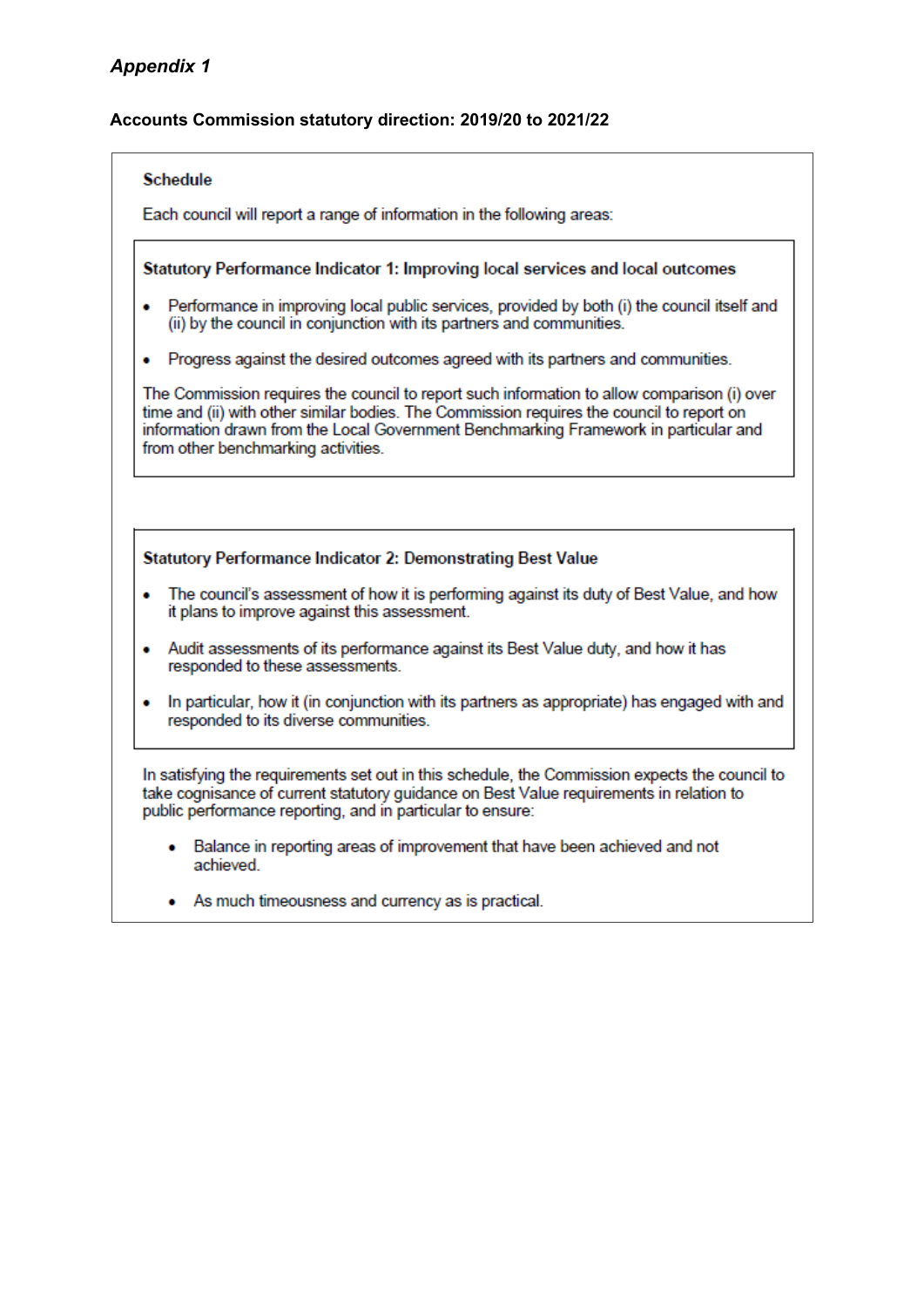## **Summary of service / statutory / Strategic Performance Framework reports - from cycle 4 in 2019 to cycle 1 in 2021**

Reports included due to their strategic or statutory performance reporting obligations or because they comprise performance information aligned to one or more of the measures within the Strategic Performance Framework.

|                                                                                                                                                                                                                                                                                        | <b>COMMITTEE MEETING DATES</b>                                                            |                                                                                     |                                                                                     |                                                                                     |                                                                                           |                |
|----------------------------------------------------------------------------------------------------------------------------------------------------------------------------------------------------------------------------------------------------------------------------------------|-------------------------------------------------------------------------------------------|-------------------------------------------------------------------------------------|-------------------------------------------------------------------------------------|-------------------------------------------------------------------------------------|-------------------------------------------------------------------------------------------|----------------|
| <b>Performance report</b>                                                                                                                                                                                                                                                              | Cycle 4                                                                                   | Cycle 1                                                                             | Cycle 2                                                                             | Cycle 3                                                                             | Cycle 4                                                                                   | Cycle 1        |
|                                                                                                                                                                                                                                                                                        | Oct - Dec 2019                                                                            | Jan - Mar 2020                                                                      | Apr - Jun 2020                                                                      | <b>Aug - Sept 2020</b>                                                              | <b>Oct - Dec 2020</b>                                                                     | Jan - Mar 2021 |
|                                                                                                                                                                                                                                                                                        |                                                                                           | Improve economic opportunities and outcomes                                         |                                                                                     |                                                                                     |                                                                                           |                |
| <b>Strategic Performance Framework (Housing and Regeneration Committee)</b>                                                                                                                                                                                                            |                                                                                           |                                                                                     |                                                                                     |                                                                                     |                                                                                           |                |
| This report provides the latest performance results against each of the Level 1, 2,<br>and 3 indicators for ambition statement 1.                                                                                                                                                      | $20-11-19$<br>https://mars.northlanarkshire.<br>gov.uk/egenda/images/att92<br>330.pdf     |                                                                                     |                                                                                     |                                                                                     |                                                                                           |                |
| <b>Strategic Performance Framework (Enterprise and Growth Committee)</b>                                                                                                                                                                                                               |                                                                                           |                                                                                     |                                                                                     |                                                                                     |                                                                                           |                |
| This report provides the latest performance results against each of the Level 1, 2,<br>and 3 indicators for ambition statements 2, 3, 4, 5.                                                                                                                                            | $07-11-19$<br>https://mars.northlanarkshire.<br>gov.uk/egenda/images/att92<br>355.pdf     |                                                                                     |                                                                                     |                                                                                     |                                                                                           |                |
| Scottish Housing Regulator: annual landlord report                                                                                                                                                                                                                                     |                                                                                           |                                                                                     |                                                                                     |                                                                                     |                                                                                           |                |
| This report presents the annual landlord report published by the Scottish Housing<br>Regulator (SHR) which shows Scotland's social landlords' performance for both<br>Local Authorities and Registered Social Landlords (RSL's) against the Scottish<br>Social Housing Charter (SSHC). | $20 - 11 - 19$<br>https://mars.northlanarkshire.<br>gov.uk/egenda/images/att92<br>334.pdf |                                                                                     |                                                                                     |                                                                                     | $25 - 11 - 20$<br>https://mars.northlanarkshire.<br>gov.uk/egenda/images/att94<br>987.pdf |                |
| Annual housing / Scottish Social Housing Charter performance report                                                                                                                                                                                                                    |                                                                                           |                                                                                     |                                                                                     |                                                                                     |                                                                                           |                |
| The annual performance report to tenants is designed to keep tenants, service<br>users, and other customers informed of council performance and how the council<br>is progressing towards meeting the outcomes of the Scottish Social Housing<br>Charter (SSHC).                       | Web pages updated<br>with 2018/19 report                                                  |                                                                                     |                                                                                     |                                                                                     | Web pages updated<br>with 2019/20 report                                                  |                |
| New supply programme                                                                                                                                                                                                                                                                   |                                                                                           |                                                                                     |                                                                                     |                                                                                     |                                                                                           |                |
| This report provides an update regarding progress with the delivery of the new<br>supply programme which aims to deliver 5,000 new homes by 2035 and seeks<br>approval for revised targets.                                                                                            |                                                                                           |                                                                                     |                                                                                     |                                                                                     | $25 - 11 - 20$<br>https://mars.northlanarkshire.<br>gov.uk/egenda/images/att94<br>989.pdf |                |
| Open Market Purchase scheme update                                                                                                                                                                                                                                                     |                                                                                           |                                                                                     |                                                                                     |                                                                                     |                                                                                           |                |
| This report provides an update on the progress of the Open Market Purchase<br>Scheme (OMPS) which is an extension of the Empty Homes Purchase Scheme<br>(EHPS).                                                                                                                        | $20 - 11 - 19$<br>https://mars.northlanarkshire.<br>gov.uk/egenda/images/att92<br>331.pdf |                                                                                     | 20-05-20<br>https://mars.northlanarkshire.<br>gov.uk/egenda/images/att93<br>970.pdf |                                                                                     | 25-11-20<br>https://mars.northlanarkshire.<br>gov.uk/egenda/images/att94<br>985.pdf       |                |
| <b>Covid pandemic and impact on operations</b>                                                                                                                                                                                                                                         |                                                                                           |                                                                                     |                                                                                     |                                                                                     |                                                                                           |                |
| This report advises of the additional and business as usual operational areas of<br>service delivery within Housing Solutions, Housing Property and Projects, and<br>New Supply within Planning and Regeneration during the pandemic, and the<br>impact on performance.                |                                                                                           |                                                                                     |                                                                                     | 09-09-20<br>https://mars.northlanarkshire.<br>gov.uk/egenda/images/att94<br>331.pdf |                                                                                           |                |
| Partnership performance report (Mears / Saltire)                                                                                                                                                                                                                                       |                                                                                           |                                                                                     |                                                                                     |                                                                                     |                                                                                           |                |
| The report provides an update on the current performance of the housing<br>property repairs and maintenance, and central heating repairs and maintenance<br>service delivery contracts.                                                                                                |                                                                                           | 19-02-20<br>https://mars.northlanarkshire.<br>gov.uk/egenda/images/att93<br>092.pdf |                                                                                     |                                                                                     | $25 - 11 - 20$<br>https://mars.northlanarkshire.<br>gov.uk/egenda/images/att94<br>977.pdf |                |
| This report outlines Mears Limited Liability Partnership (LLP) performance<br>against its' business objectives and council priorities and the housing repairs and<br>maintenance service delivery contracts.                                                                           |                                                                                           |                                                                                     | 20-05-20<br>https://mars.northlanarkshire.<br>gov.uk/egenda/images/att93<br>917.pdf |                                                                                     |                                                                                           |                |
| Mears LLP: Operational and financial performance monitoring report                                                                                                                                                                                                                     |                                                                                           |                                                                                     |                                                                                     |                                                                                     | 25-11-20                                                                                  |                |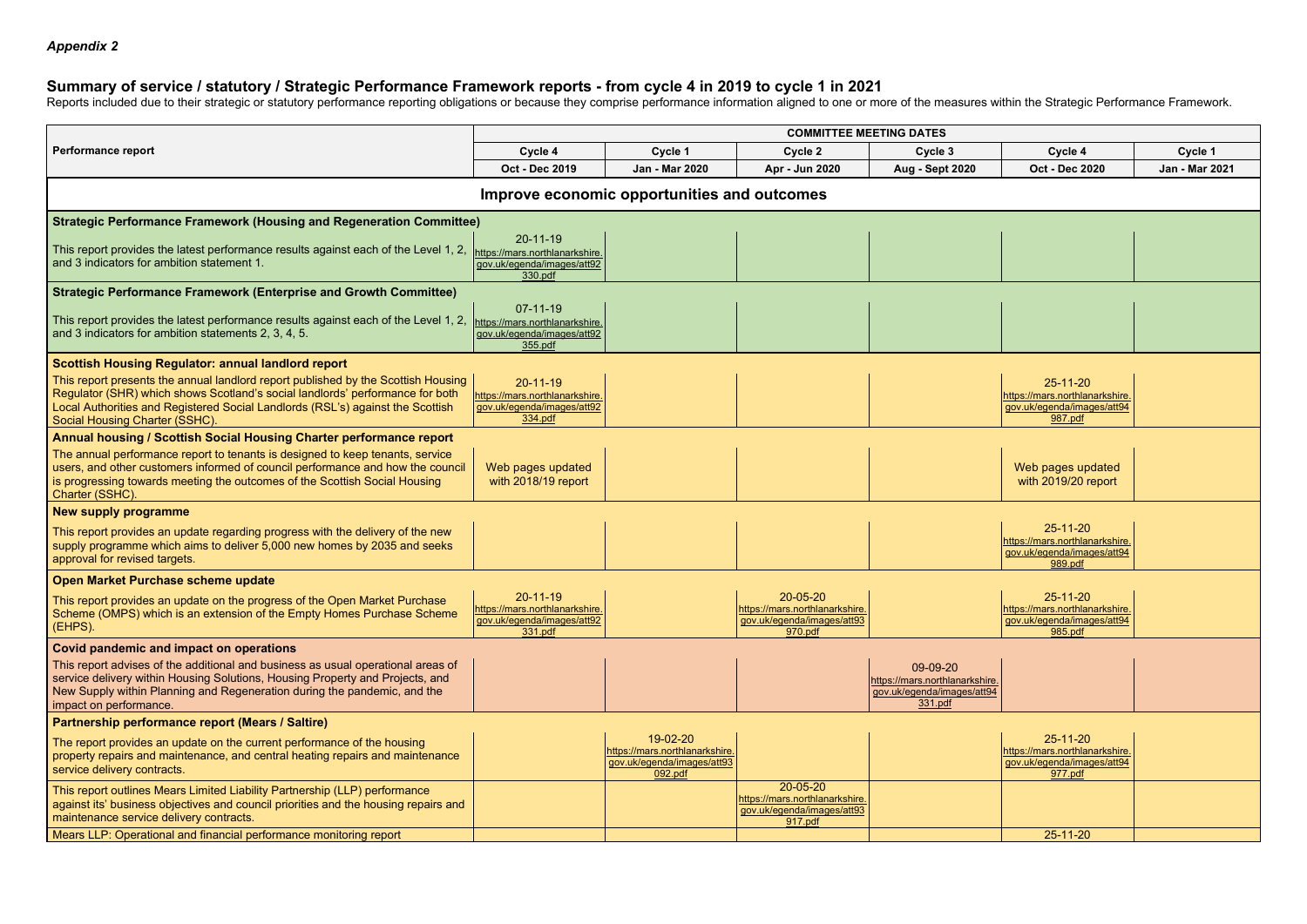|                                                                                                                                                                                                                                                                                                                                                                                                                                                                                                                                                                                                       | <b>COMMITTEE MEETING DATES</b>                                                            |                                                                                    |                |                                                                                     |                                                                                          |                                                                                     |  |  |
|-------------------------------------------------------------------------------------------------------------------------------------------------------------------------------------------------------------------------------------------------------------------------------------------------------------------------------------------------------------------------------------------------------------------------------------------------------------------------------------------------------------------------------------------------------------------------------------------------------|-------------------------------------------------------------------------------------------|------------------------------------------------------------------------------------|----------------|-------------------------------------------------------------------------------------|------------------------------------------------------------------------------------------|-------------------------------------------------------------------------------------|--|--|
| Performance report                                                                                                                                                                                                                                                                                                                                                                                                                                                                                                                                                                                    | Cycle 4                                                                                   | Cycle 1                                                                            | Cycle 2        | Cycle 3                                                                             | Cycle 4                                                                                  | Cycle 1                                                                             |  |  |
|                                                                                                                                                                                                                                                                                                                                                                                                                                                                                                                                                                                                       | Oct - Dec 2019                                                                            | Jan - Mar 2020                                                                     | Apr - Jun 2020 | <b>Aug - Sept 2020</b>                                                              | <b>Oct - Dec 2020</b>                                                                    | Jan - Mar 2021                                                                      |  |  |
|                                                                                                                                                                                                                                                                                                                                                                                                                                                                                                                                                                                                       |                                                                                           |                                                                                    |                |                                                                                     | https://mars.northlanarkshire.<br>gov.uk/egenda/images/att94<br>978.pdf                  |                                                                                     |  |  |
| <b>Employability resources update</b>                                                                                                                                                                                                                                                                                                                                                                                                                                                                                                                                                                 |                                                                                           |                                                                                    |                |                                                                                     |                                                                                          |                                                                                     |  |  |
| The report updates on the current status of the council's externally funded<br>employability programmes and their progress in the current labour market.                                                                                                                                                                                                                                                                                                                                                                                                                                              |                                                                                           | 06-02-20<br>https://mars.northlanarkshire<br>gov.uk/egenda/images/att93<br>299.pdf |                |                                                                                     |                                                                                          |                                                                                     |  |  |
| <b>Planning performance framework</b>                                                                                                                                                                                                                                                                                                                                                                                                                                                                                                                                                                 |                                                                                           |                                                                                    |                |                                                                                     |                                                                                          |                                                                                     |  |  |
| This report updates on the Scottish Government's feedback on the performance<br>of the planning and place service for the latest year based on the Planning<br>Performance Framework (PPF) submitted each year.                                                                                                                                                                                                                                                                                                                                                                                       |                                                                                           |                                                                                    |                |                                                                                     |                                                                                          | 25-02-21<br>https://mars.northlanarkshir<br>e.gov.uk/egenda/images/att<br>95728.pdf |  |  |
| Coronavirus - economic recovery plan                                                                                                                                                                                                                                                                                                                                                                                                                                                                                                                                                                  |                                                                                           |                                                                                    |                |                                                                                     |                                                                                          |                                                                                     |  |  |
| This report provides an update on the council's response to the economic impact<br>of the coronavirus pandemic, and notes proposals to develop an Economic<br>Recovery Plan. Latest results are presented to demonstrate the early impact of<br>the pandemic on the local economy in terms of businesses closing and<br>unemployment increasing                                                                                                                                                                                                                                                       |                                                                                           |                                                                                    |                | 27-08-20<br>https://mars.northlanarkshire.<br>gov.uk/egenda/images/att94<br>363.pdf |                                                                                          |                                                                                     |  |  |
| Support all children and young people to realise their full potential                                                                                                                                                                                                                                                                                                                                                                                                                                                                                                                                 |                                                                                           |                                                                                    |                |                                                                                     |                                                                                          |                                                                                     |  |  |
| <b>Strategic Performance Framework (Education and Families Committee)</b>                                                                                                                                                                                                                                                                                                                                                                                                                                                                                                                             |                                                                                           |                                                                                    |                |                                                                                     |                                                                                          |                                                                                     |  |  |
| This report provides the latest performance results against each of the Level 1, 2,<br>and 3 indicators for ambition statements 6, 7, 8, 9, 10, 14.                                                                                                                                                                                                                                                                                                                                                                                                                                                   | $12 - 11 - 19$<br>https://mars.northlanarkshire.<br>gov.uk/egenda/images/att92<br>322.pdf |                                                                                    |                |                                                                                     |                                                                                          |                                                                                     |  |  |
| <b>Standards and quality report</b>                                                                                                                                                                                                                                                                                                                                                                                                                                                                                                                                                                   |                                                                                           |                                                                                    |                |                                                                                     |                                                                                          |                                                                                     |  |  |
| This annual report serves 3 purposes:<br>(i) To provide all stakeholders and the public with the performance information<br>across the 6 National Improvement Framework (NIF) drivers and against<br>improvement priorities to measure performance in improving educational<br>outcomes for young people.<br>(ii) To meet the statutory requirement under the Standards in Schools etc. Act<br>2000 (as amended by the Education (Scotland) Act 2016).<br>(iii) To provide the information required to contribute to the Scottish<br>Government's annual report on the 6 NIF drivers for improvement. | $12 - 11 - 19$<br>ittps://mars.northlanarkshire<br>gov.uk/egenda/images/att92<br>377.pdf  |                                                                                    |                |                                                                                     | $24 - 11 - 20$<br>https://mars.northlanarkshire<br>gov.uk/egenda/images/att95<br>092.pdf |                                                                                     |  |  |
| <b>Scottish Attainment Challenge</b>                                                                                                                                                                                                                                                                                                                                                                                                                                                                                                                                                                  |                                                                                           |                                                                                    |                |                                                                                     |                                                                                          |                                                                                     |  |  |
| This report updates on progress made in the Attainment Challenge during the<br>latest session, and gives detail on areas of improvement within literacy,<br>numeracy, and health and wellbeing and presents the end of academic year<br>report as submitted to the Scottish Government.                                                                                                                                                                                                                                                                                                               | $12 - 11 - 19$<br>https://mars.northlanarkshire.<br>gov.uk/egenda/images/att92<br>651.pdf |                                                                                    |                |                                                                                     |                                                                                          |                                                                                     |  |  |
| <b>Covid response and recovery - Education and Families</b>                                                                                                                                                                                                                                                                                                                                                                                                                                                                                                                                           |                                                                                           |                                                                                    |                |                                                                                     |                                                                                          |                                                                                     |  |  |
| This reports on the provisions made for critical childcare for the children of key<br>workers and the children of vulnerable families through community hubs, free<br>school meal provision for children who required it, remote support for learning for<br>young people (digital and blended learning), remote supports for the wellbeing of<br>young people, and support for the most vulnerable young people and families.                                                                                                                                                                        |                                                                                           |                                                                                    |                | 15-09-20<br>https://mars.northlanarkshire.<br>gov.uk/egenda/images/att94<br>635.pdf |                                                                                          |                                                                                     |  |  |
| <b>Annual Report of the Chief Social Work Officer</b>                                                                                                                                                                                                                                                                                                                                                                                                                                                                                                                                                 |                                                                                           |                                                                                    |                |                                                                                     |                                                                                          |                                                                                     |  |  |
| The Chief Social Work Officer (CSWO) of each local authority is required to<br>provide an annual report and a standard template for this purpose is issued by                                                                                                                                                                                                                                                                                                                                                                                                                                         |                                                                                           | 18-02-20                                                                           |                |                                                                                     | $24 - 11 - 20$                                                                           |                                                                                     |  |  |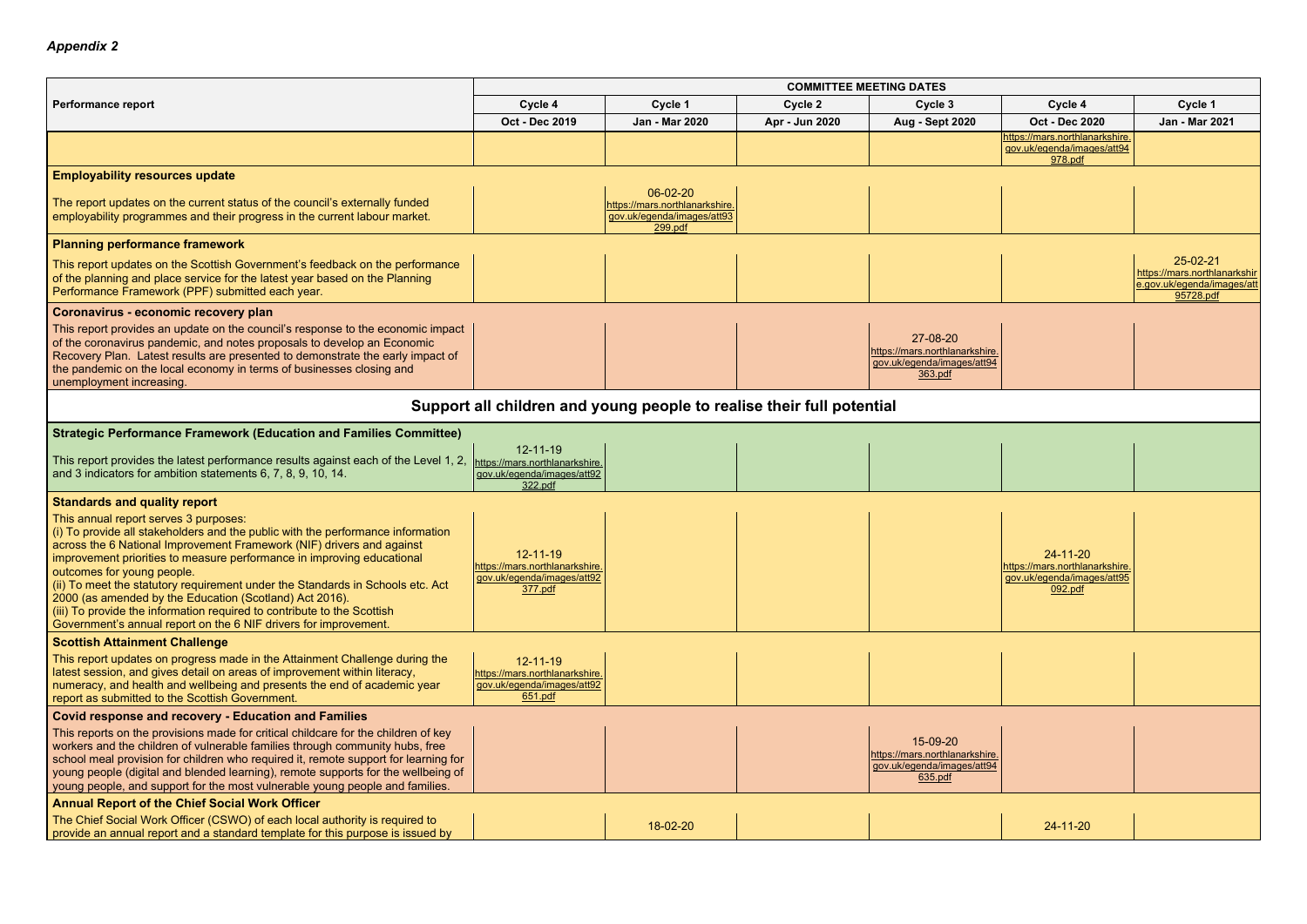|                                                                                                                                                                                                                                                                                                                                                                                                                                                                                                                                                               | <b>COMMITTEE MEETING DATES</b>                                                            |                                                                                                      |                |                                                                                     |                                                                                           |                                                                                           |  |
|---------------------------------------------------------------------------------------------------------------------------------------------------------------------------------------------------------------------------------------------------------------------------------------------------------------------------------------------------------------------------------------------------------------------------------------------------------------------------------------------------------------------------------------------------------------|-------------------------------------------------------------------------------------------|------------------------------------------------------------------------------------------------------|----------------|-------------------------------------------------------------------------------------|-------------------------------------------------------------------------------------------|-------------------------------------------------------------------------------------------|--|
| <b>Performance report</b>                                                                                                                                                                                                                                                                                                                                                                                                                                                                                                                                     | Cycle 4                                                                                   | Cycle 1                                                                                              | Cycle 2        | Cycle 3                                                                             | Cycle 4                                                                                   | Cycle 1                                                                                   |  |
|                                                                                                                                                                                                                                                                                                                                                                                                                                                                                                                                                               | Oct - Dec 2019                                                                            | Jan - Mar 2020                                                                                       | Apr - Jun 2020 | <b>Aug - Sept 2020</b>                                                              | <b>Oct - Dec 2020</b>                                                                     | <b>Jan - Mar 2021</b>                                                                     |  |
| the office of the Chief Social Work Advisor to the Scottish Government. The<br>North Lanarkshire CSWO report provides information on the delivery of statutory<br>functions, and performance and improvement activity across the range of social<br>work services over the last year.                                                                                                                                                                                                                                                                         |                                                                                           | https://mars.northlanarkshire.<br>gov.uk/egenda/images/att93<br>148.pdf                              |                |                                                                                     | https://mars.northlanarkshire.<br>gov.uk/egenda/images/att95<br>031.pdf                   |                                                                                           |  |
| <b>Local child poverty action report</b>                                                                                                                                                                                                                                                                                                                                                                                                                                                                                                                      |                                                                                           |                                                                                                      |                |                                                                                     |                                                                                           |                                                                                           |  |
| The Child Poverty (Scotland) Act 2017 places a duty on local authorities and<br>NHS Boards to jointly develop and publish an annual Local Child Poverty Action<br>Plan (LCPAR).                                                                                                                                                                                                                                                                                                                                                                               |                                                                                           |                                                                                                      |                | 2020 report published                                                               |                                                                                           |                                                                                           |  |
|                                                                                                                                                                                                                                                                                                                                                                                                                                                                                                                                                               |                                                                                           | Improve the health and wellbeing of our communities                                                  |                |                                                                                     |                                                                                           |                                                                                           |  |
| <b>Adult Support and Protection Social Work annual report</b>                                                                                                                                                                                                                                                                                                                                                                                                                                                                                                 |                                                                                           |                                                                                                      |                |                                                                                     |                                                                                           |                                                                                           |  |
| This reports on the work carried out by Social Work Services within Health and<br>Social Care North Lanarkshire, in respect of the council's statutory duties set out<br>in the Adult Support and Protection (Scotland) Act 2007.                                                                                                                                                                                                                                                                                                                             | $07 - 11 - 19$<br>https://mars.northlanarkshire.<br>gov.uk/egenda/images/att92<br>345.pdf |                                                                                                      |                | 08-09-20<br>https://mars.northlanarkshire.<br>gov.uk/egenda/images/att94<br>418.pdf |                                                                                           |                                                                                           |  |
| <b>Annual Report of the Chief Social Work Officer</b>                                                                                                                                                                                                                                                                                                                                                                                                                                                                                                         |                                                                                           |                                                                                                      |                |                                                                                     |                                                                                           |                                                                                           |  |
| The Chief Social Work Officer (CSWO) of each local authority is required to<br>provide an annual report and a standard template for this purpose is issued by<br>the office of the Chief Social Work Advisor to the Scottish Government. The<br>North Lanarkshire CSWO report provides information on the delivery of statutory<br>functions, and performance and improvement activity across the range of social<br>work services over the last year.                                                                                                        |                                                                                           | 25-02-20<br>https://mars.northlanarkshire.<br><u>gov.uk/egenda/images/att930</u><br>51.pdf           |                |                                                                                     | $17 - 11 - 20$<br>https://mars.northlanarkshire.<br>gov.uk/egenda/images/att949<br>66.pdf |                                                                                           |  |
| <b>Quarterly performance report</b>                                                                                                                                                                                                                                                                                                                                                                                                                                                                                                                           |                                                                                           |                                                                                                      |                |                                                                                     |                                                                                           |                                                                                           |  |
| This reports on the performance of key areas of activity within Adult Social Care<br>as at each quarter.                                                                                                                                                                                                                                                                                                                                                                                                                                                      | 07-11-19 Q1<br>https://mars.northlanarkshire.<br>gov.uk/egenda/images/att92<br>353.pdf    | 18-02-20<br>Q <sub>2</sub><br>https://mars.northlanarkshire<br>gov.uk/egenda/images/att93<br>150.pdf |                | 08-09-20<br>O4<br>gov.uk/egenda/images/att94<br>424.pdf                             | $17 - 11 - 20$<br>$\Omega$ 1<br>gov.uk/egenda/images/att95<br>126.pdf                     | 16-02-21<br>Q2<br>https://mars.northlanarkshir<br>e.gov.uk/egenda/images/att<br>95581.pdf |  |
| Maintaining a positive balance of care                                                                                                                                                                                                                                                                                                                                                                                                                                                                                                                        |                                                                                           |                                                                                                      |                |                                                                                     |                                                                                           |                                                                                           |  |
| This report advises of a range of key metrics which compare the performance in<br>North Lanarkshire across other Scottish councils and demonstrate the sustained<br>efforts to maintain a positive balance of care.                                                                                                                                                                                                                                                                                                                                           |                                                                                           |                                                                                                      |                |                                                                                     |                                                                                           | $16 - 02 - 21$<br>https://mars.northlanarkshir<br>e.gov.uk/egenda/images/att<br>95579.pdf |  |
| <b>Community safety CCTV</b>                                                                                                                                                                                                                                                                                                                                                                                                                                                                                                                                  |                                                                                           |                                                                                                      |                |                                                                                     |                                                                                           |                                                                                           |  |
| This report is to provide an update on the performance of the Community Safety<br>Hub.                                                                                                                                                                                                                                                                                                                                                                                                                                                                        |                                                                                           |                                                                                                      |                |                                                                                     |                                                                                           | $17 - 02 - 21$<br>https://mars.northlanarkshir<br>e.gov.uk/egenda/images/att<br>95512.pdf |  |
| <b>Community payback order annual report</b>                                                                                                                                                                                                                                                                                                                                                                                                                                                                                                                  |                                                                                           |                                                                                                      |                |                                                                                     |                                                                                           |                                                                                           |  |
| Section 227ZM of the Criminal (Procedure) Scotland Act 1995 places a duty on<br>local authorities to prepare an annual report outlining the operation of<br>Community Payback Orders (CPOs). Annual reports require to be submitted<br>both to Scottish Government and Community Justice Scotland by the end of<br>each October.<br>This report summarises activity undertaken in relation to the supervision of<br>CPOs in North Lanarkshire over the past year, the ongoing development of the<br>service, and the progress secured against agreed targets. | $12 - 11 - 19$<br>https://mars.northlanarkshire.<br>gov.uk/egenda/images/att92<br>375.pdf |                                                                                                      |                |                                                                                     |                                                                                           |                                                                                           |  |
| Health and Social Care North Lanarkshire annual performance report                                                                                                                                                                                                                                                                                                                                                                                                                                                                                            |                                                                                           |                                                                                                      |                |                                                                                     |                                                                                           |                                                                                           |  |
| The Public Bodies (Joint Working) (Scotland) Act 2014 requires the Integration<br>Joint Board to publish an Annual Performance Report, setting out an                                                                                                                                                                                                                                                                                                                                                                                                         |                                                                                           |                                                                                                      |                | 22-09-20<br>https://mars.northlanarkshire.                                          |                                                                                           |                                                                                           |  |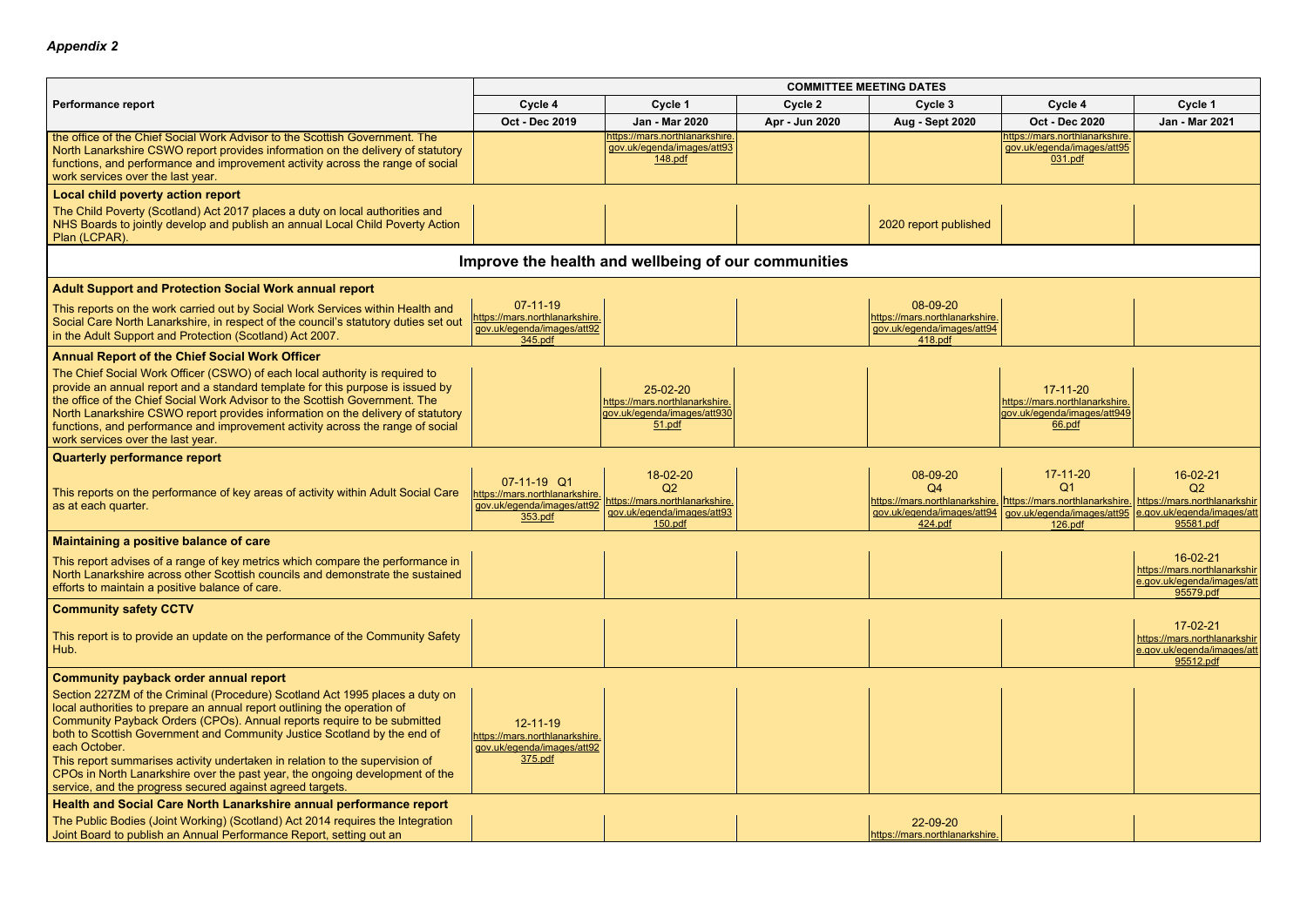|                                                                                                                                                                                                                                                                                                                                                                                                                                                                                                                                  | <b>COMMITTEE MEETING DATES</b>                                                      |                |                                                                                                       |                                                                                     |                                                                                           |                                                                                      |  |  |
|----------------------------------------------------------------------------------------------------------------------------------------------------------------------------------------------------------------------------------------------------------------------------------------------------------------------------------------------------------------------------------------------------------------------------------------------------------------------------------------------------------------------------------|-------------------------------------------------------------------------------------|----------------|-------------------------------------------------------------------------------------------------------|-------------------------------------------------------------------------------------|-------------------------------------------------------------------------------------------|--------------------------------------------------------------------------------------|--|--|
| <b>Performance report</b>                                                                                                                                                                                                                                                                                                                                                                                                                                                                                                        | Cycle 4                                                                             | Cycle 1        | Cycle 2                                                                                               | Cycle 3                                                                             | Cycle 4                                                                                   | Cycle 1                                                                              |  |  |
|                                                                                                                                                                                                                                                                                                                                                                                                                                                                                                                                  | Oct - Dec 2019                                                                      | Jan - Mar 2020 | Apr - Jun 2020                                                                                        | <b>Aug - Sept 2020</b>                                                              | <b>Oct - Dec 2020</b>                                                                     | Jan - Mar 2021                                                                       |  |  |
| assessment of performance in planning and carrying out those functions for<br>which it is responsible.                                                                                                                                                                                                                                                                                                                                                                                                                           |                                                                                     |                |                                                                                                       | gov.uk/egenda/images/att94<br>735.pdf                                               |                                                                                           |                                                                                      |  |  |
| <b>Quarterly performance update</b>                                                                                                                                                                                                                                                                                                                                                                                                                                                                                              |                                                                                     |                |                                                                                                       |                                                                                     |                                                                                           |                                                                                      |  |  |
| The purpose of the report is to provide an update on the areas for improvement<br>which have been identified as part of the health and social care Quarterly<br>Performance Review.                                                                                                                                                                                                                                                                                                                                              |                                                                                     |                | 26-05-20<br>Q <sub>4</sub><br>https://mars.northlanarkshire.<br>gov.uk/egenda/images/att94<br>052.pdf |                                                                                     | 09-12-20<br>Q1<br>https://mars.northlanarkshire. https://mars.northlanarkshir<br>296.pdf  | 17-02-21<br>Q2<br>gov.uk/egenda/images/att95 e.gov.uk/egenda/images/att<br>95769.pdf |  |  |
| <b>Financial inclusion service activity annual report</b>                                                                                                                                                                                                                                                                                                                                                                                                                                                                        |                                                                                     |                |                                                                                                       |                                                                                     |                                                                                           |                                                                                      |  |  |
| This report provides details of the income maximisation work carried out by the<br>financial inclusion team in the last year. Also covered within the report is the<br>activity undertaken by the external services commissioned by the council under<br>the commissioning model.                                                                                                                                                                                                                                                |                                                                                     |                |                                                                                                       | 24-08-20<br>https://mars.northlanarkshire<br>.gov.uk/egenda/images/att94<br>258.pdf |                                                                                           |                                                                                      |  |  |
|                                                                                                                                                                                                                                                                                                                                                                                                                                                                                                                                  | Enhance participation, capacity, and empowerment across our communities             |                |                                                                                                       |                                                                                     |                                                                                           |                                                                                      |  |  |
| <b>Strategic Performance Framework (Environment and Transportation Committee)</b>                                                                                                                                                                                                                                                                                                                                                                                                                                                |                                                                                     |                |                                                                                                       |                                                                                     |                                                                                           |                                                                                      |  |  |
| This report provides the latest performance results against each of the Level 1,<br>2, and 3 indicators for ambition statements 16, 17.                                                                                                                                                                                                                                                                                                                                                                                          | 20-11-19<br>https://mars.northlanarkshire<br>.gov.uk/egenda/images/att9<br>2323.pdf |                |                                                                                                       |                                                                                     |                                                                                           |                                                                                      |  |  |
| <b>COVID-19 - Response and recovery Business Solutions</b>                                                                                                                                                                                                                                                                                                                                                                                                                                                                       |                                                                                     |                |                                                                                                       |                                                                                     |                                                                                           |                                                                                      |  |  |
| This report highlights the level of activity deployed by Business Solutions in<br>response to the pandemic and its subsequent recovery.                                                                                                                                                                                                                                                                                                                                                                                          |                                                                                     |                |                                                                                                       | 02-09-20<br>https://mars.northlanarkshire<br>gov.uk/egenda/images/att94<br>508.pdf  |                                                                                           |                                                                                      |  |  |
| <b>Head of Business Solutions (Transformation and Digitisation Committee)</b>                                                                                                                                                                                                                                                                                                                                                                                                                                                    |                                                                                     |                |                                                                                                       |                                                                                     |                                                                                           |                                                                                      |  |  |
| This report provides the latest performance results in line with the Strategic<br>Performance Framework against each of the level 2 and 3 indicators for ambition<br>statements 18, 24, 25.                                                                                                                                                                                                                                                                                                                                      |                                                                                     |                |                                                                                                       |                                                                                     | 18-11-20<br>https://mars.northlanarkshire<br>.gov.uk/egenda/images/att94<br>930.pdf       |                                                                                      |  |  |
| Community asset transfer and participation requests annual report                                                                                                                                                                                                                                                                                                                                                                                                                                                                |                                                                                     |                |                                                                                                       |                                                                                     |                                                                                           |                                                                                      |  |  |
| This report fulfils the legislative requirements as set out in Parts 3 and 5 of the<br>Community Empowerment (Scotland) Act 2015 which requires relevant<br>authorities to publish an annual report setting out the number of requests<br>received and the outcome of these.                                                                                                                                                                                                                                                     |                                                                                     |                |                                                                                                       |                                                                                     | $02 - 11 - 20$<br>https://mars.northlanarkshire<br>.gov.uk/egenda/images/att94<br>822.pdf |                                                                                      |  |  |
| <b>Locality planning year-end report</b>                                                                                                                                                                                                                                                                                                                                                                                                                                                                                         |                                                                                     |                |                                                                                                       |                                                                                     |                                                                                           |                                                                                      |  |  |
| The Community Empowerment (Scotland) Act 2015 requires Community<br>Planning Partnerships (CPPs) to identify and understand priority communities<br>experiencing the most significant levels of inequality. CPPs are required to agree<br>a framework for partnership action to develop targeted, partnership interventions<br>and approaches through working with local communities set out and articulated<br>though Locality Plans. This report outlines the progress achieved via Locality<br>Planning in North Lanarkshire. |                                                                                     |                |                                                                                                       | 24-08-20<br>https://mars.northlanarkshire<br>.gov.uk/egenda/images/att94<br>257.pdf |                                                                                           |                                                                                      |  |  |
| <b>Community grants annual report</b>                                                                                                                                                                                                                                                                                                                                                                                                                                                                                            |                                                                                     |                |                                                                                                       |                                                                                     |                                                                                           |                                                                                      |  |  |
| The community grants scheme exists to provide small amounts of funding to<br>community and voluntary organisations operating in North Lanarkshire. The<br>purpose of this report is to provide details of the applications submitted for<br>funding from the community grants scheme during the latest year and the awards<br>made.                                                                                                                                                                                              |                                                                                     |                |                                                                                                       | 24-08-20<br>https://mars.northlanarkshire<br>.gov.uk/egenda/images/att94<br>268.pdf |                                                                                           |                                                                                      |  |  |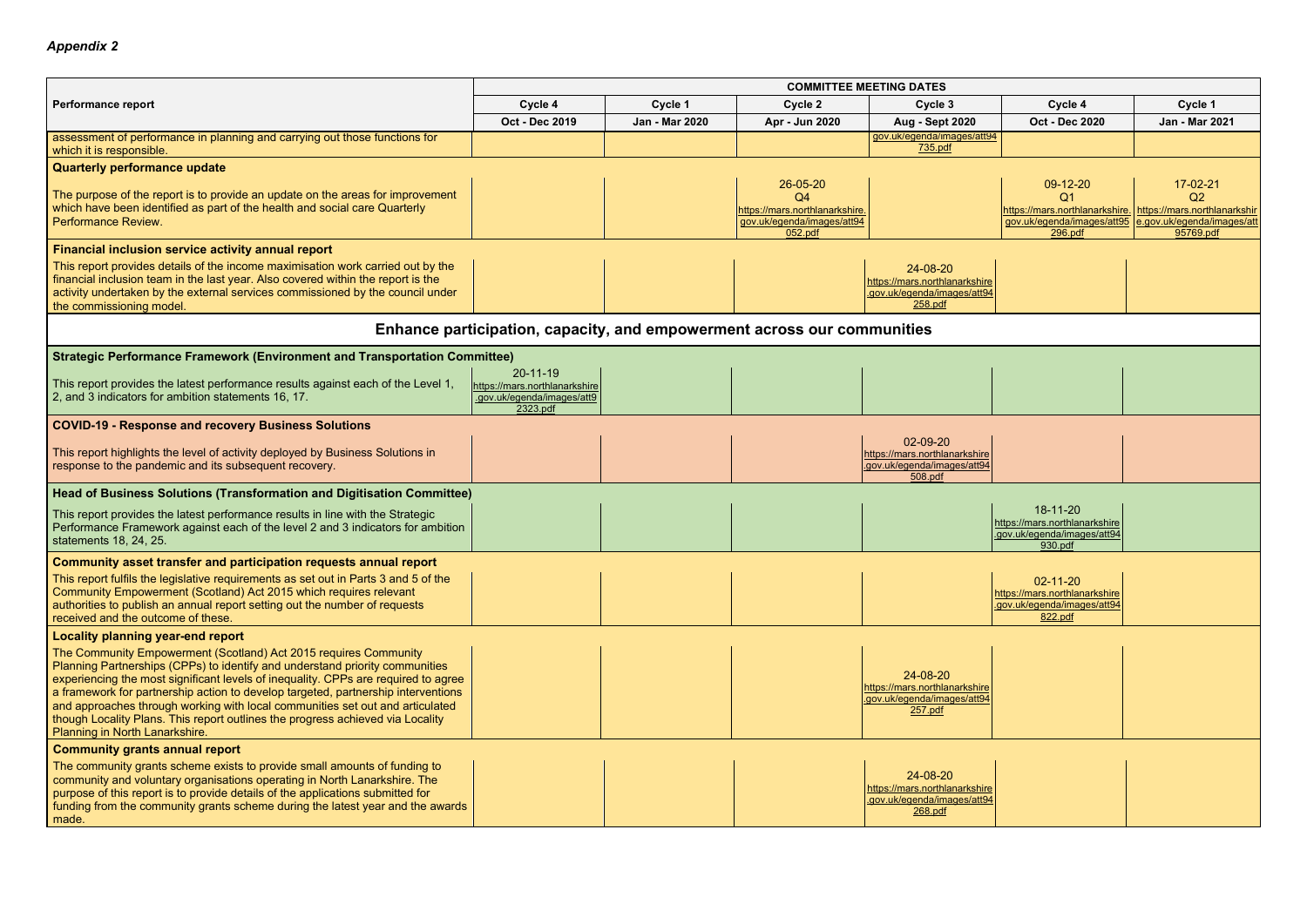|                                                                                                                                                                                                                                                                                                                               | <b>COMMITTEE MEETING DATES</b>                                                                                                                        |                                                                                            |                                                                                     |                                                                                     |                                                                                                                                                                                                               |                          |  |
|-------------------------------------------------------------------------------------------------------------------------------------------------------------------------------------------------------------------------------------------------------------------------------------------------------------------------------|-------------------------------------------------------------------------------------------------------------------------------------------------------|--------------------------------------------------------------------------------------------|-------------------------------------------------------------------------------------|-------------------------------------------------------------------------------------|---------------------------------------------------------------------------------------------------------------------------------------------------------------------------------------------------------------|--------------------------|--|
| <b>Performance report</b>                                                                                                                                                                                                                                                                                                     | Cycle 4                                                                                                                                               | Cycle 1                                                                                    | Cycle 2                                                                             | Cycle 3                                                                             | Cycle 4                                                                                                                                                                                                       | Cycle 1                  |  |
|                                                                                                                                                                                                                                                                                                                               | Oct - Dec 2019                                                                                                                                        | <b>Jan - Mar 2020</b>                                                                      | Apr - Jun 2020                                                                      | <b>Aug - Sept 2020</b>                                                              | <b>Oct - Dec 2020</b>                                                                                                                                                                                         | Jan - Mar 2021           |  |
| <b>Community learning and development activity</b>                                                                                                                                                                                                                                                                            |                                                                                                                                                       |                                                                                            |                                                                                     |                                                                                     |                                                                                                                                                                                                               |                          |  |
| This report provides an overview of the performance of the community learning<br>and development service during the latest year and highlights details of service<br>provision and its impacts on North Lanarkshire communities with an emphasis on<br>engagement with vulnerable people living in the lowest 20% data zones. |                                                                                                                                                       |                                                                                            |                                                                                     | 24-08-20<br>https://mars.northlanarkshire<br>.gov.uk/egenda/images/att94<br>262.pdf |                                                                                                                                                                                                               |                          |  |
| Amey Public Services LLP: operational and financial performance monitoring report                                                                                                                                                                                                                                             |                                                                                                                                                       |                                                                                            |                                                                                     |                                                                                     |                                                                                                                                                                                                               |                          |  |
| This report outlines Amey Public Services LLP performance against its' business<br>objectives and council priorities for the latest period.                                                                                                                                                                                   |                                                                                                                                                       |                                                                                            | 06-05-20<br>https://mars.northlanarkshire.<br>gov.uk/egenda/images/att93<br>936.pdf |                                                                                     | $11 - 11 - 20$<br>https://mars.northlanarkshire.<br>gov.uk/egenda/images/att94<br>892.pdf                                                                                                                     |                          |  |
| <b>Culture and LeisureNL Ltd - performance report</b>                                                                                                                                                                                                                                                                         |                                                                                                                                                       |                                                                                            |                                                                                     |                                                                                     |                                                                                                                                                                                                               |                          |  |
| This report provides information on the latest performance of Culture and Leisure<br>NL Ltd (CLNL) for performance monitoring purposes.                                                                                                                                                                                       |                                                                                                                                                       |                                                                                            |                                                                                     | 24-08-20<br>https://mars.northlanarkshire<br>.gov.uk/egenda/images/att94<br>269.pdf |                                                                                                                                                                                                               |                          |  |
|                                                                                                                                                                                                                                                                                                                               |                                                                                                                                                       | Improve North Lanarkshire's resource base                                                  |                                                                                     |                                                                                     |                                                                                                                                                                                                               |                          |  |
| <b>Strategic Performance Framework (Finance and Resources Committee)</b>                                                                                                                                                                                                                                                      |                                                                                                                                                       |                                                                                            |                                                                                     |                                                                                     |                                                                                                                                                                                                               |                          |  |
| This report provides the latest performance results against each of the Level 1, 2,<br>and 3 indicators for ambition statements 22, 23, 24.                                                                                                                                                                                   | $27 - 11 - 19$<br>https://mars.northlanarkshire<br>.gov.uk/egenda/images/att92<br>324.pdf                                                             |                                                                                            |                                                                                     |                                                                                     |                                                                                                                                                                                                               |                          |  |
| Payment of local taxation and benefit update                                                                                                                                                                                                                                                                                  |                                                                                                                                                       |                                                                                            |                                                                                     |                                                                                     |                                                                                                                                                                                                               |                          |  |
| This report provides an update on the payment performance for council tax and<br>non-domestic rates and the administration of welfare benefits and Council Tax<br><b>Reduction Scheme.</b>                                                                                                                                    | $27 - 11 - 19$<br>https://mars.northlanarkshire https://mars.northlanarkshire https://mars.northlanarkshire<br>.gov.uk/egenda/images/att92<br>257.pdf | 12-03-20<br>.gov.uk/egenda/images/att92 gov.uk/egenda/images/att94<br>873.pdf              | 28-05-20<br>035.pdf                                                                 | 03-09-20<br>556.pdf                                                                 | $26 - 11 - 20$<br>https://mars.northlanarkshire https://mars.northlanarkshire https://mars.northlanarkshire.<br>gov.uk/egenda/images/att94 .gov.uk/egenda/images/att95 gov.uk/egenda/images/att957<br>056.pdf | $11 - 03 - 21$<br>54.pdf |  |
| Freedom of Information annual report                                                                                                                                                                                                                                                                                          |                                                                                                                                                       |                                                                                            |                                                                                     |                                                                                     |                                                                                                                                                                                                               |                          |  |
| This report provides details of the number of Freedom of Information (FOI) and<br>Environmental Information (EIR) requests received by the council during the year<br>and provides further comparative and ancillary information.                                                                                             | $27 - 11 - 19$<br><u> https://mars.northlanarkshire</u><br>gov.uk/egenda/images/att92<br>252.pdf                                                      |                                                                                            |                                                                                     |                                                                                     | $26 - 11 - 20$<br>https://mars.northlanarkshire<br>.gov.uk/egenda/images/att94<br>847.pdf                                                                                                                     |                          |  |
| <b>Registration service performance</b>                                                                                                                                                                                                                                                                                       |                                                                                                                                                       |                                                                                            |                                                                                     |                                                                                     |                                                                                                                                                                                                               |                          |  |
| This report provides an update on the performance of the registration service, for<br>the latest calendar year.                                                                                                                                                                                                               |                                                                                                                                                       | 12-03-20<br>https://mars.northlanarkshire<br><u>.gov.uk/egenda/images/att92</u><br>633.pdf |                                                                                     |                                                                                     |                                                                                                                                                                                                               |                          |  |
| <b>Annual data protection report</b>                                                                                                                                                                                                                                                                                          |                                                                                                                                                       |                                                                                            |                                                                                     |                                                                                     |                                                                                                                                                                                                               |                          |  |
| This reports on the council's data protection compliance and activity for the latest<br>financial year.                                                                                                                                                                                                                       |                                                                                                                                                       |                                                                                            | 28-05-20<br>https://mars.northlanarkshire<br>gov.uk/egenda/images/att94<br>014.pdf  |                                                                                     |                                                                                                                                                                                                               |                          |  |
| <b>COVID-19 pandemic - Financial Solutions response and recovery</b>                                                                                                                                                                                                                                                          |                                                                                                                                                       |                                                                                            |                                                                                     |                                                                                     |                                                                                                                                                                                                               |                          |  |
| This report advises of the operational impact of the pandemic on Financial<br>Solutions and the response and recovery to continue to support other council<br>services, members of the public and local businesses in order to meet statutory<br>deadlines and performance standards.                                         |                                                                                                                                                       |                                                                                            |                                                                                     | 24-09-20<br>https://mars.northlanarkshire<br>.gov.uk/egenda/images/att94<br>572.pdf |                                                                                                                                                                                                               |                          |  |
| <b>Treasury Management annual activity report</b>                                                                                                                                                                                                                                                                             |                                                                                                                                                       |                                                                                            |                                                                                     |                                                                                     |                                                                                                                                                                                                               |                          |  |
| This report fulfils the key requirements of the council's reporting procedures for<br>Treasury Management in accordance with the CIPFA Code of Practice on                                                                                                                                                                    |                                                                                                                                                       |                                                                                            |                                                                                     | 24-09-20<br>https://mars.northlanarkshire                                           |                                                                                                                                                                                                               |                          |  |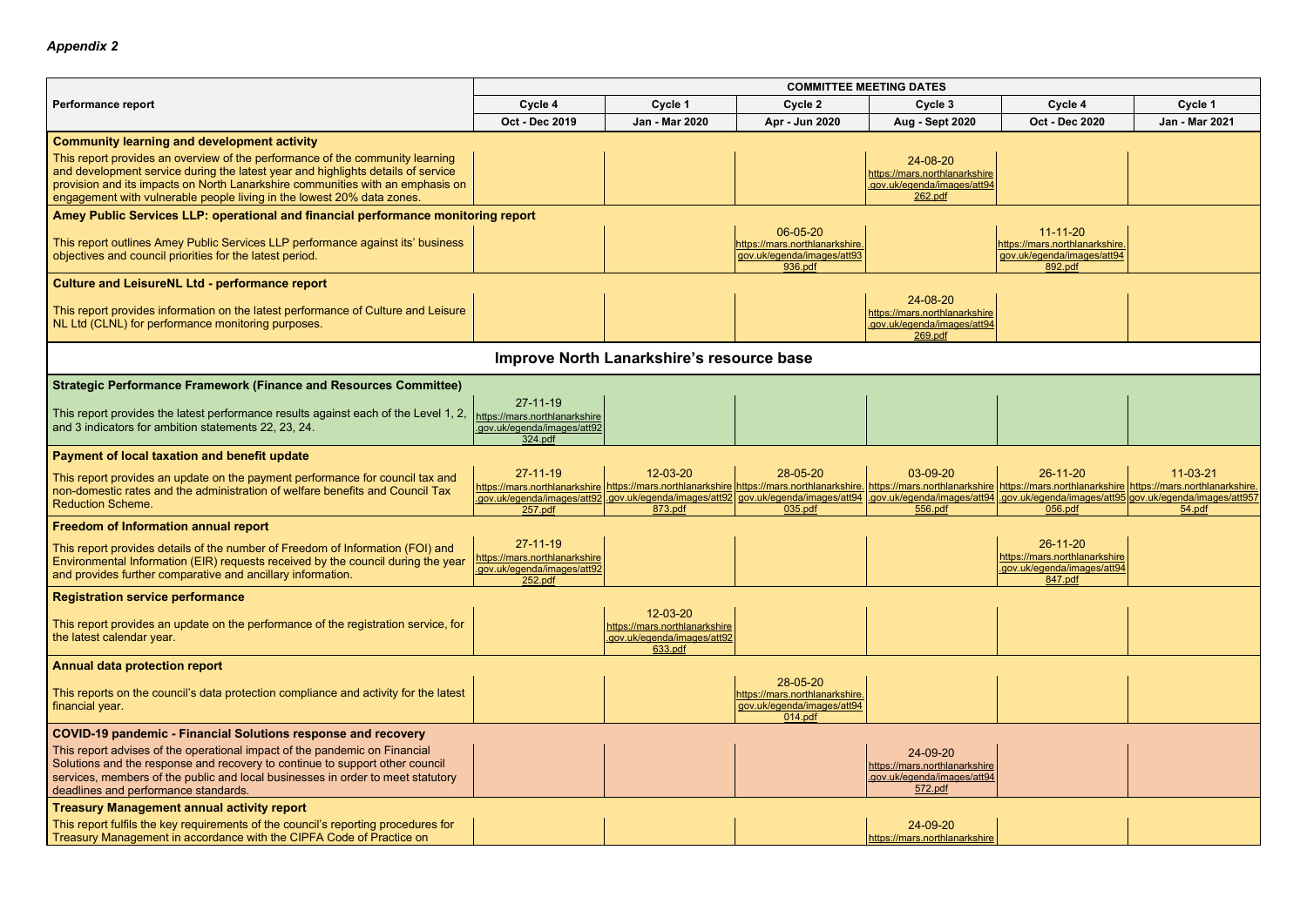|                                                                                                                                                                                                                                                                                                                                                                                                                                                                                                                                                                                                               | <b>COMMITTEE MEETING DATES</b>                                                           |                                                                                                                                                      |                |                                                                                     |                                                                                     |                                                                                     |  |  |
|---------------------------------------------------------------------------------------------------------------------------------------------------------------------------------------------------------------------------------------------------------------------------------------------------------------------------------------------------------------------------------------------------------------------------------------------------------------------------------------------------------------------------------------------------------------------------------------------------------------|------------------------------------------------------------------------------------------|------------------------------------------------------------------------------------------------------------------------------------------------------|----------------|-------------------------------------------------------------------------------------|-------------------------------------------------------------------------------------|-------------------------------------------------------------------------------------|--|--|
| <b>Performance report</b>                                                                                                                                                                                                                                                                                                                                                                                                                                                                                                                                                                                     | Cycle 4                                                                                  | Cycle 1                                                                                                                                              | Cycle 2        | Cycle 3                                                                             | Cycle 4                                                                             | Cycle 1                                                                             |  |  |
|                                                                                                                                                                                                                                                                                                                                                                                                                                                                                                                                                                                                               | Oct - Dec 2019                                                                           | Jan - Mar 2020                                                                                                                                       | Apr - Jun 2020 | <b>Aug - Sept 2020</b>                                                              | <b>Oct - Dec 2020</b>                                                               | Jan - Mar 2021                                                                      |  |  |
| Treasury Management and the CIPFA Prudential Code for Capital Finance in<br>Local Authorities and reports on the council's performance in complying with the<br>mandatory prudential indicators.                                                                                                                                                                                                                                                                                                                                                                                                              |                                                                                          |                                                                                                                                                      |                | .gov.uk/egenda/images/att94<br>550.pdf                                              |                                                                                     |                                                                                     |  |  |
| <b>Annual procurement report</b>                                                                                                                                                                                                                                                                                                                                                                                                                                                                                                                                                                              |                                                                                          |                                                                                                                                                      |                |                                                                                     |                                                                                     |                                                                                     |  |  |
| This report reports on performance in line with the requirements of the<br>Procurement Reform (Scotland) Act 2014.                                                                                                                                                                                                                                                                                                                                                                                                                                                                                            |                                                                                          |                                                                                                                                                      |                | 24-09-20<br>https://mars.northlanarkshire<br>.gov.uk/egenda/images/att94<br>539.pdf |                                                                                     |                                                                                     |  |  |
| <b>Annual accounts (audited)</b><br>The Local Authority Accounts (Scotland) Regulations 2014 require the council to<br>prepare an annual Statement of Accounts in accordance with proper accounting<br>practices. These regulations also required that, as committee of the authority<br>whose remit includes audit or governance functions, the Audit and Scrutiny Panel<br>meet to consider the audited annual accounts with the aim to approve these for<br>signature no later than 30th September, and to publish these by 31st October<br>immediately following the financial year to which they relate. |                                                                                          |                                                                                                                                                      |                |                                                                                     | 29-10-20<br>https://mars.northlanarkshire.<br>gov.uk/egenda/images/att94<br>809.pdf |                                                                                     |  |  |
| Strategic Performance Framework - strategic oversight by the Policy and Strategy Committee                                                                                                                                                                                                                                                                                                                                                                                                                                                                                                                    |                                                                                          |                                                                                                                                                      |                |                                                                                     |                                                                                     |                                                                                     |  |  |
| This report provides the latest performance results against each of the Level 1<br>indicators.                                                                                                                                                                                                                                                                                                                                                                                                                                                                                                                |                                                                                          |                                                                                                                                                      |                |                                                                                     |                                                                                     | 18-03-21<br>https://mars.northlanarkshire.<br>gov.uk/egenda/images/att958<br>24.pdf |  |  |
| Strategic Performance Framework - strategic oversight by the Audit and Scrutiny Panel                                                                                                                                                                                                                                                                                                                                                                                                                                                                                                                         |                                                                                          |                                                                                                                                                      |                |                                                                                     |                                                                                     |                                                                                     |  |  |
| This report provides the latest performance results against each of the Level 1, 2,<br>and 3 indicators for ambition statements.                                                                                                                                                                                                                                                                                                                                                                                                                                                                              | $14 - 11 - 19$<br>https://mars.northlanarkshire https://mars.northlanarkshire<br>362.pdf | 20-02-20<br>.gov.uk/egenda/images/att92.gov.uk/egenda/images/att92<br>926.pdf                                                                        |                |                                                                                     |                                                                                     |                                                                                     |  |  |
| Tailored suite of measures to enable scrutiny of the performance presented in<br>the accompanying Excel spreadsheet and identify where further information is<br>required to understand or investigate performance further.                                                                                                                                                                                                                                                                                                                                                                                   |                                                                                          |                                                                                                                                                      |                | 23-09-20<br>https://mars.northlanarkshire<br>.gov.uk/egenda/images/att94<br>661.pdf |                                                                                     |                                                                                     |  |  |
| Deep dive into new supply programme following review of Strategic Performance<br>Framework indicators.                                                                                                                                                                                                                                                                                                                                                                                                                                                                                                        |                                                                                          | 20-02-20<br>https://mars.northlanarkshire<br>.gov.uk/egenda/images/att92<br>924.pdf                                                                  |                |                                                                                     |                                                                                     |                                                                                     |  |  |
| Deep dive into vacant and derelict land monitoring following review of Strategic<br>Performance Framework indicators.                                                                                                                                                                                                                                                                                                                                                                                                                                                                                         |                                                                                          | 20-02-20<br>https://mars.northlanarkshire<br>.gov.uk/egenda/images/att93<br>237.pdf                                                                  |                |                                                                                     |                                                                                     |                                                                                     |  |  |
| Local Government Benchmarking Framework (LGBF) - strategic oversight by the Audit and Scrutiny Panel                                                                                                                                                                                                                                                                                                                                                                                                                                                                                                          |                                                                                          |                                                                                                                                                      |                |                                                                                     |                                                                                     |                                                                                     |  |  |
| Benchmarking results - Local Government Benchmarking Framework (LGBF)<br>and the North Lanarkshire context.                                                                                                                                                                                                                                                                                                                                                                                                                                                                                                   |                                                                                          |                                                                                                                                                      |                |                                                                                     | 10/12/20<br>https://mars.northlanarkshire<br>.gov.uk/egenda/images/att95<br>182.pdf | 25-03-21                                                                            |  |  |
| Street scene - street cleaning performance.                                                                                                                                                                                                                                                                                                                                                                                                                                                                                                                                                                   | $14 - 11 - 19$<br>602.pdf                                                                | 20-02-20<br><u>nttps://mars.northlanarkshire https://mars.northlanarkshire</u><br>.gov.uk/egenda/images/att92 .gov.uk/egenda/images/att93<br>340.pdf |                |                                                                                     |                                                                                     |                                                                                     |  |  |
| Review of trading standards and environmental health.                                                                                                                                                                                                                                                                                                                                                                                                                                                                                                                                                         |                                                                                          | 20-02-20<br>https://mars.northlanarkshire<br>.gov.uk/egenda/images/att93<br>369.pdf                                                                  |                |                                                                                     |                                                                                     |                                                                                     |  |  |
| LGBF performance - Housing Property and Projects.                                                                                                                                                                                                                                                                                                                                                                                                                                                                                                                                                             |                                                                                          | 20-02-20<br>https://mars.northlanarkshire<br>.gov.uk/egenda/images/att93<br>367.pdf                                                                  |                |                                                                                     |                                                                                     |                                                                                     |  |  |
| <b>LGBF performance - Housing Solutions.</b>                                                                                                                                                                                                                                                                                                                                                                                                                                                                                                                                                                  |                                                                                          | 20-02-20                                                                                                                                             |                |                                                                                     |                                                                                     |                                                                                     |  |  |